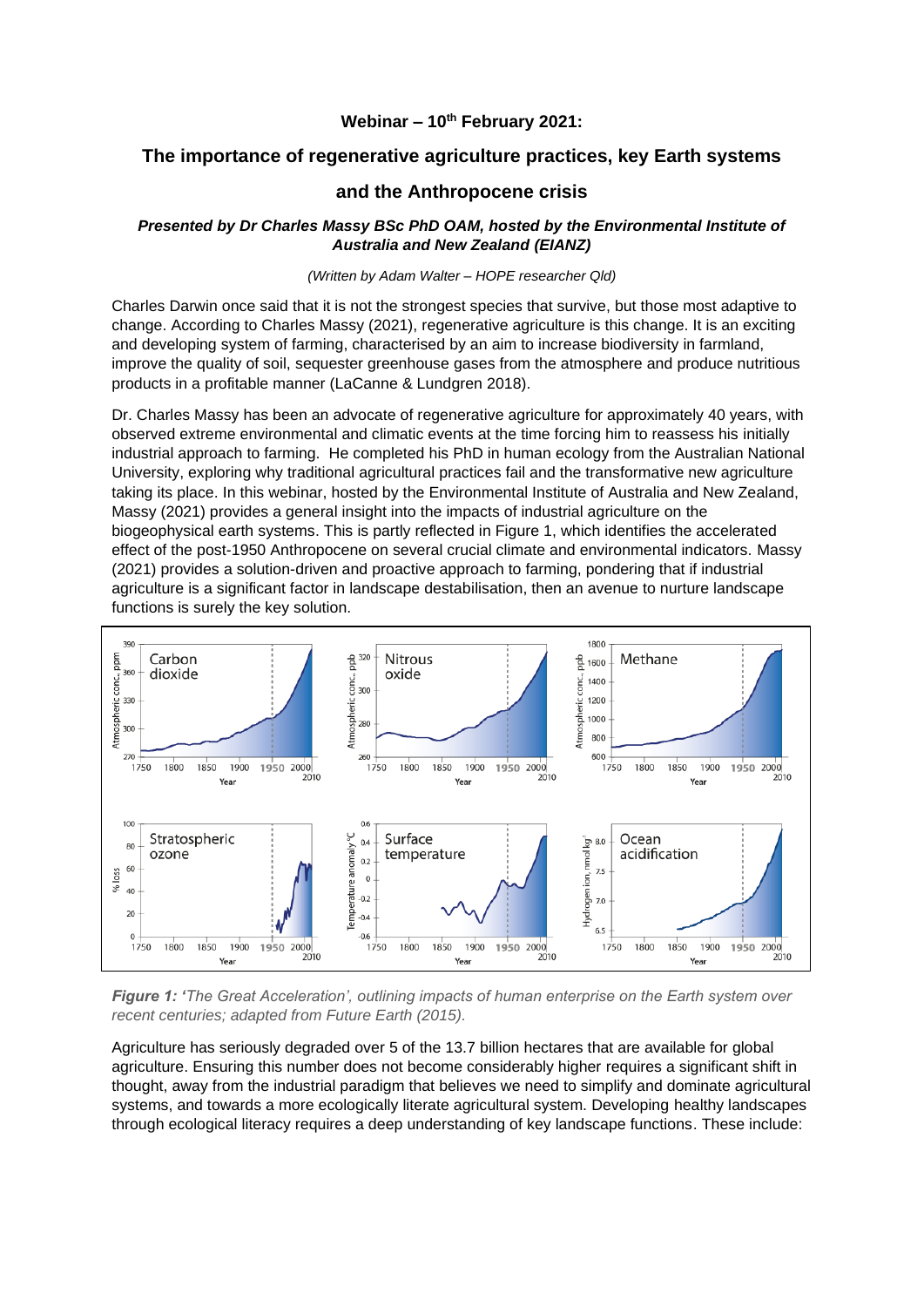**i) Solar cycle:** this encompasses all landscape and global functions in a virtuous cycle. Massy (2021) believes that nature has provided us with its own template to maximise the



flow of solar energy on our landscapes. This can be achieved through the expansion of the primary tropic base – that is, planting more green perennial plants and cover crops, which also assist in the sequestration of atmospheric CO<sub>2</sub>. Combining this with wellmanaged cloven-hooved ruminants in a mutually beneficial way (see Figure 2) has been shown to assist soil health.

*Figure 2: A sustainable agroecosystem featuring cloven-hooved ruminants and cover crops (Open Access Government 2020).*

**ii) Water cycle:** the retention of water within the soil is a particularly crucial characteristic of a regenerative agricultural system. This retentive ability is primarily achieved due to the increased soil biodiversity and organic matter as a result of increasing the primary trophic base (Gosnell, Gill & Voyer 2019), some of which can be seen in Figure 3. Farmers should optimise soil structure and quality by encouraging natural biological and nutrient cycles, in order to maximise the presence of mycorrhizal fungi (Frey 2019) and hence, the capacity for the soil to hold water more effectively (Augé et al. 2001).



*Figure 3: Some common soil microbes and biodiversity, including: (A) viruses; (B) bacteria; (C) fungal hypae (D) protist amoebae; (E) fruiting bodies of fungi; (F) protist slime molds; (G) nematodes; (H) enchytraeids; (I) earthworm; (J) springtails; (K) mites; (J) pseudoscorpions; (Geisen, Wall & van der Putten 2019).*

**iii) Soil-mineral cycle:** Ex CSIRO soil scientist Walter Jehne describes soil structure as similar to a cathedral – where the cathedral stones are the mineral particles, and the cement is the organic matter of the soil. If we don't add the cement, the cathedral falls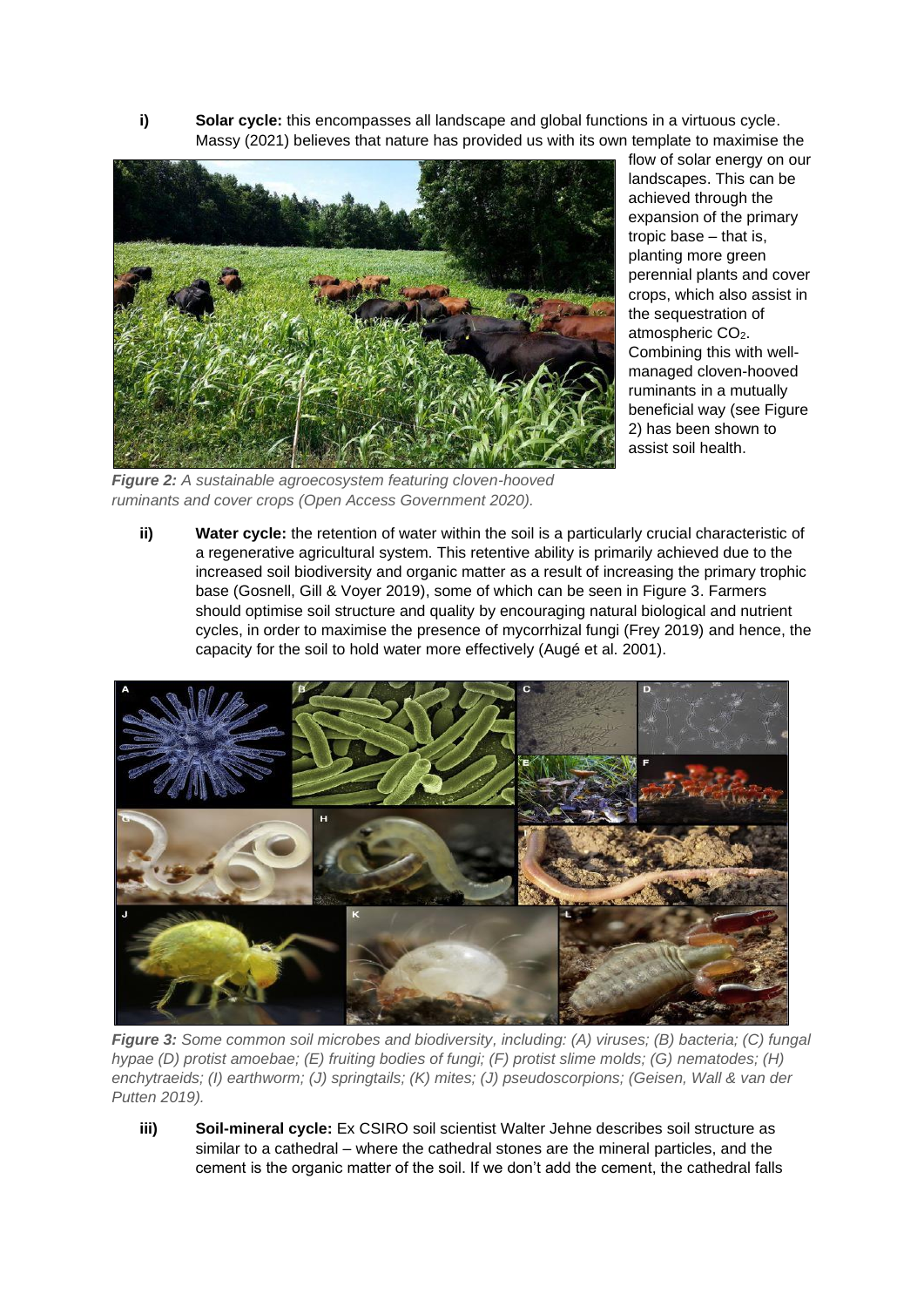apart, as it is with the fundamentally important biological components of soil. The removal of soil cover, particularly through overgrazing and overploughing is likely to result in huge evaporative losses of water, soil desertification (exacerbated by climate change) and degradation of soil biological content (Rodale Institute 2021). Effective crop cover, stock rotation and agroforestry can help decrease soil density and allow for greater nutrient retention and rainfall penetration and hence, moisture content.

**iv) Fostering a dynamic ecosystem:** this involves identifying and nurturing the mutualisms,



symbioses, food webs, complexities, networked communities and diversities of an ecosystem. This has been achieved by the Stewart family in the Otway Ranges, Victoria (Figure 4), where native vegetation was reintroduced to 20% of the landscape. This rapidly and greatly increased soil carbon and landscape resilience, increasing productivity and minimising the impact on the climate and environment.

*Figure 4: The Stewart family, standing in front of native vegetation planted in 1994 (Humans in Geelong 2019).* 

Massy (2021) synthesises regenerative agriculture under the Complex Adaptive Systems View, which essentially means encouraging landscapes to self-heal, primarily by optimising carbon sequestration and soil structure, whilst minimising damaging anthropogenic inputs and degenerative practices. Put simply, if we stop suppressing landscapes, they will self-heal. From an environmental and climate perspective, this is of great significance, as demonstrated in a case study on John & Robyn Ive's carbon-negative farm 'Talaheni' in Yass. Through the introduction of regenerative agricultural practices, the soil Carbon quadrupled from 1% to 4%, which was 11 times higher than the total emissions of their farm. They achieved this remarkable feat by maintaining ground cover and nurturing their landscape through integrative farming and agroforestry practices.

The importance of combined regenerative agricultural practices on a global scale is summarised by its ability to reduce over 217GT of  $CO<sub>2</sub>$ , which is more than 240% higher than the highest individual practice of refrigeration. More than 10 of the top 20 practices listed in the top 100 carbon draw-down techniques (Hawken 2017) are variants of regenerative agriculture. What this tells us is that there is room for vast achievable improvement on local and global scales, particularly when it comes to reducing CO<sub>2</sub> emissions.

Dr. Massy (2021) makes it abundantly clear that the Anthropocene is the greatest crisis humanity has ever faced. This is in part due to the oversimplification of our agricultural systems, that have relied for too long on poor understanding and management of landscapes and their biodiverse ecosystems. Figure 5 displays a brief summary of how creating agricultural systems and practices that are in-sync with nature means we can bounce back from the anthropogenic degradation of the climate and environment. Through maintaining soil cover, minimising chemical and physical interventions, reintroducing native vegetation and smart management of livestock and crop diversity, we can achieve a remarkable feat of climate mitigation and enhanced richness of biodiversity, whilst increasing productivity and landscape resilience.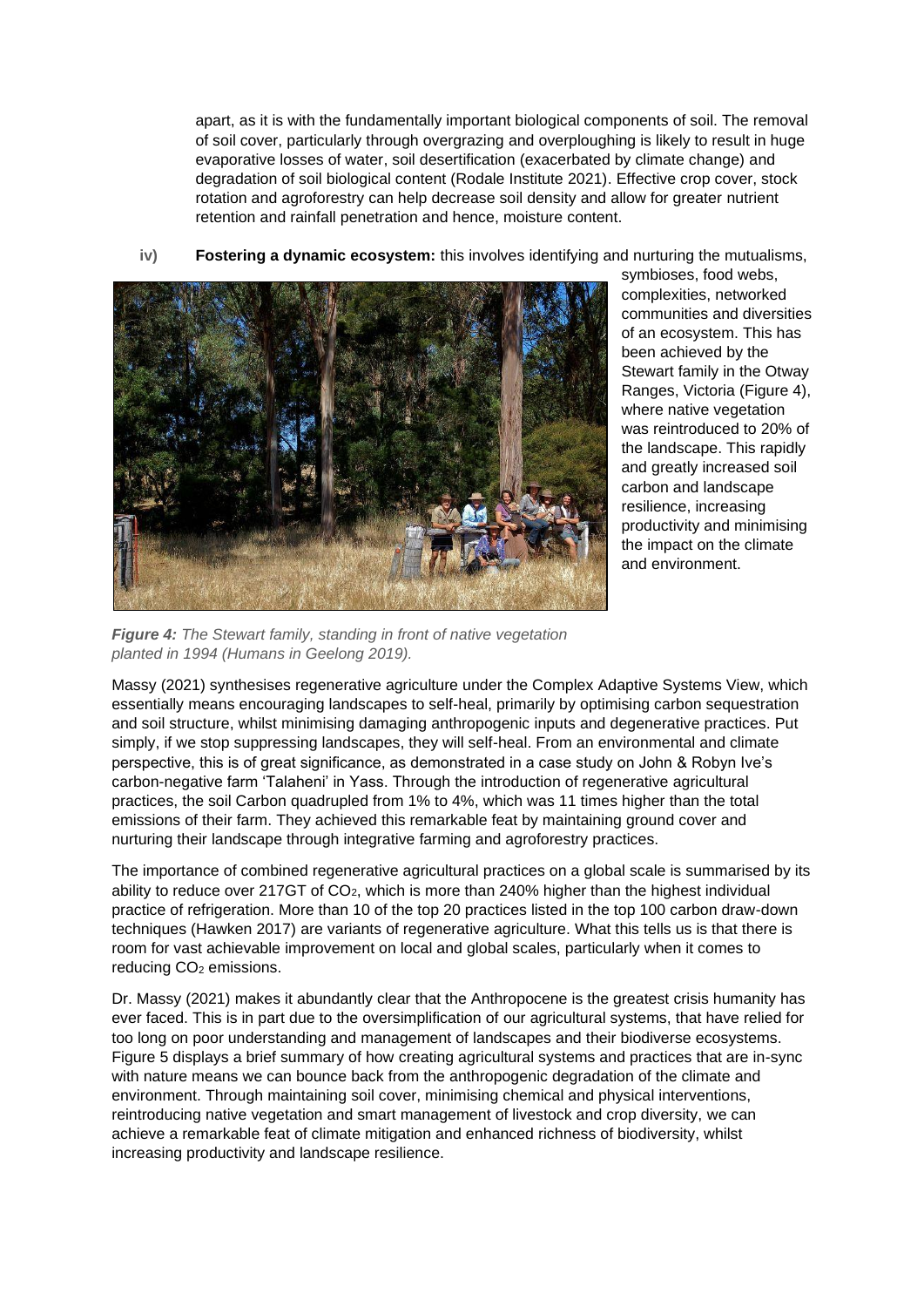

*Figure 5: Industrial agriculture vs regenerative agriculture (Ambreen 2020).*

Massy (2021) states that before we can nurture our landscapes effectively, we must first adjust our mindscapes – a viewpoint that aligns with the values of HOPE in seeking to enhance ecological sustainability, economic viability and social cohesion through education and awareness. Regenerative agriculture is a fascinating step towards sustainable agriculture and climate change mitigation, and Dr. Massy is a wonderfully down-to-earth proponent of this essential and rapidly developing needed systemic change.

### **References**

Augé, RM, Stodola, AJW, Tims, JE & Saxton, AM 2001, 'Moisture retention properties of a mycorrhizal soil', *Plant and Soil*, vol. 230, no. 1, pp. 87–97.

Frey, SD 2019, 'Mycorrhizal Fungi as Mediators of Soil Organic Matter Dynamics', *Annual Review of Ecology, Evolution, and Systematics*, vol. 50, no. 1, pp. 237–259.

Future Earth 2015, *The Great Acceleration*, viewed 24 February 2021, < https://futureearth.org/2015/01/16/the-great-acceleration/>.

Geisen, S, Wall, DH & van der Putten, WH 2019, 'Challenges and Opportunities for Soil Biodiversity in the Anthropocene', *Current Biology*, vol. 29, no. 19, pp. R1036–R1044.

Hawken, P 2017, *Drawdown : the most comprehensive plan ever proposed to reverse global warming*, Penguin Books, New York.

Humans in Geelong 2019, *Geelong Sustainability update*, viewed 26 February 2021, <https://humansingeelong.com/2019/05/23/geelong-sustainability-update>.